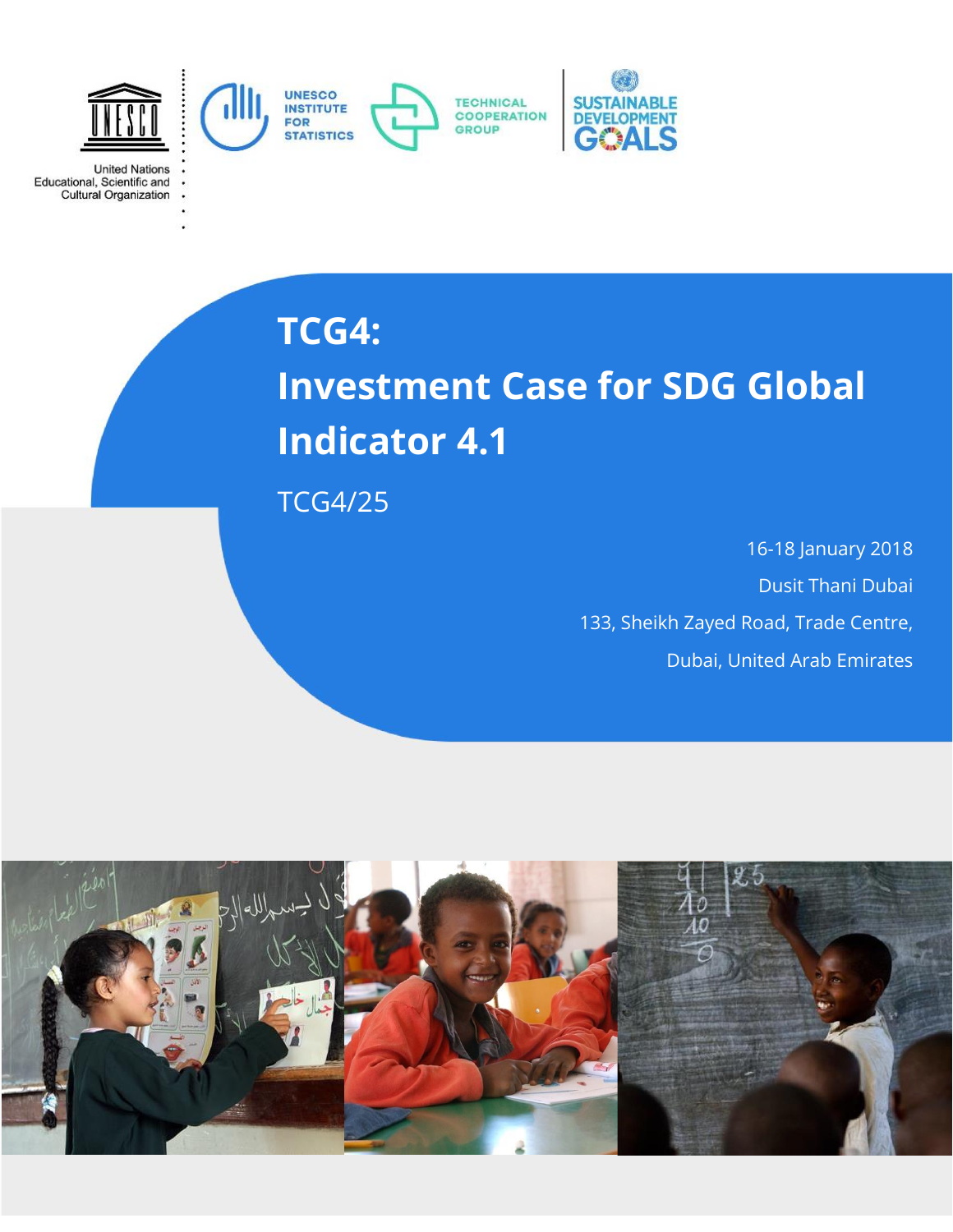

## **The vision (what and why)**

The United Nations' Sustainable Development Goals (SDGs) aim to end poverty, protect the planet and ensure prosperity for all. SDG 4 calls to "ensure inclusive and equitable quality education and promote lifelong learning opportunities for all". Specifically, Target 4.1 states that "by 2030, ensure that all girls and boys complete free, equitable and quality primary and secondary education leading to relevant and effective learning outcomes." A consensus was reached to use SDG Indicator 4.1.1 (SDG 4.1.1) to measure this target: "Proportion of children and young people: (a) in Grade 2 or 3; (b) at the end of primary education; and (c) at the end of lower secondary education achieving at least a minimum proficiency level in (i) reading and (ii) mathematics, by sex."

**The vision of the Global Alliance to Monitor Learning (GAML) is to enable a global monitoring system of learning that can be used to produce SDG 4.1.1 in a valid, reliable and timely way in all countries, while expanding the number of countries with data and helping them to produce and use the necessary information to achieve SDG 4.** 

GAML's approach is informed by the following principles:

- a fit-for-purpose approach to international monitoring must be achieved that supports consistency in reporting of outcomes, while being flexible enough to accommodate a variety of approaches;
- the approach must provide access to tools and methods informed by international technical expertise, to assist education systems in building capacity; and
- the approach must be driven by commitment to meaningful assessment of learning as a global public good, which is critical to the goal of quality education for all.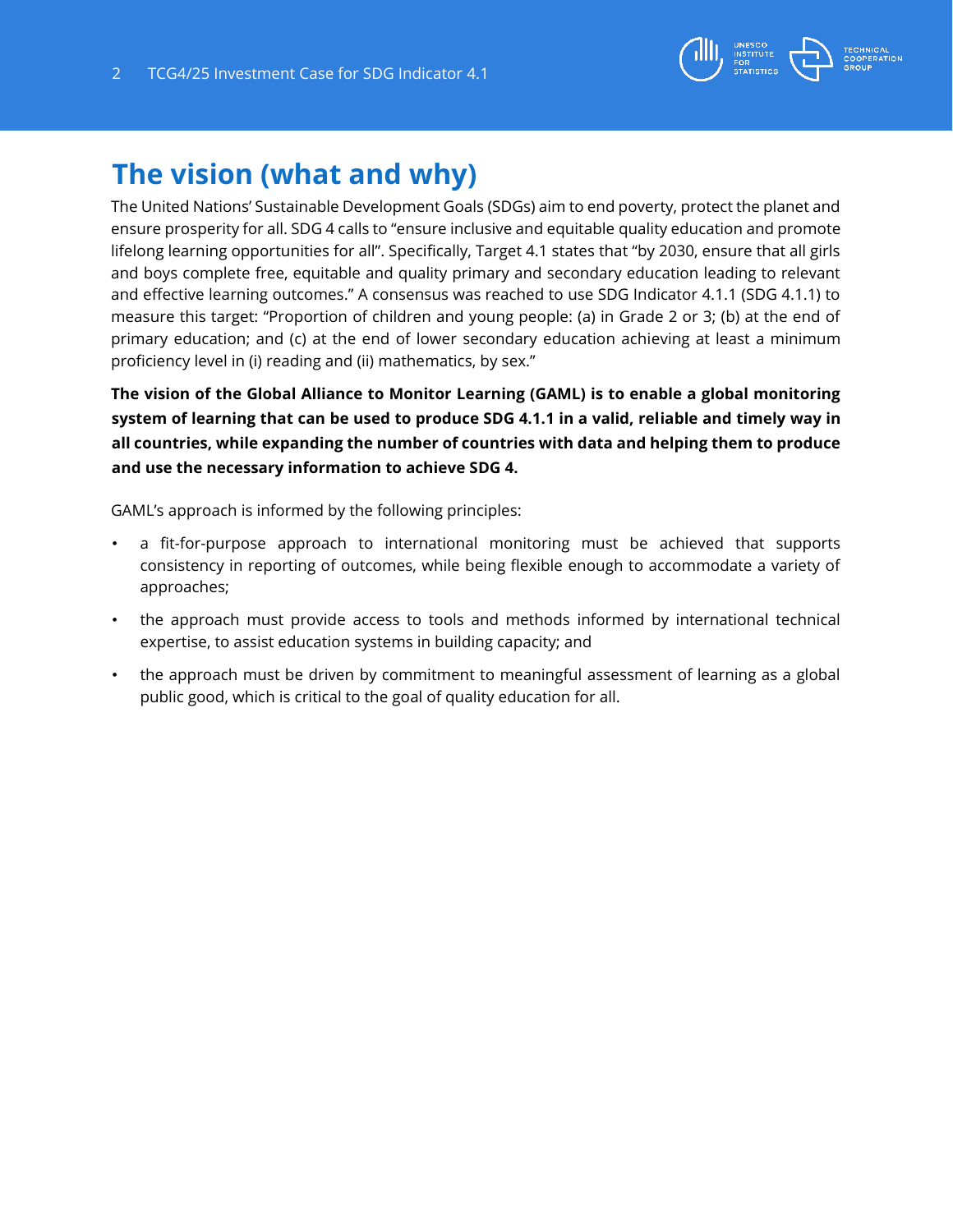

## **What is (are) the problem(s)?**

The challenge is that no global and comparable information exists that can be used to compute SDG 4.1.1.

#### **Coverage Issues**

– Many countries do not have data on their children's and young people's proficiency levels in reading and mathematics.

#### **Technical Issues**

- Among the countries that do have national learning assessments, skills, tools and metrics measure different mathematics and readings skills at different grades/ages. This is because:
	- There is no global framework of content and skills that children need to know for each point of measurement;
	- Associated to the former problem, there is no global common understanding of what "minimum proficiency level" means; and
	- Data are not necessarily aligned since the processes to collect data on learning outcomes are either unknown or weak in many countries, thus precluding valid inferences about learning.
- Results are not linked in the same scale. While cross-national learning assessments allow comparison of results among countries, comparison of results from one assessment programme to another is not possible.
- Countries have different educational structures for Grades 2 and 3, the end of primary education and the end of lower secondary education. This makes it hard to target the same students across countries and to define common "minimum proficiency levels".

#### **National capacity issues**

- Many countries do not have data on their children's and young people's proficiency levels in reading and mathematics because they do not have either the financial capacity and/or the technical capacity to administer national learning assessments or join cross-national learning assessments; and
- The great majority of countries without high-quality learning assessments are either lowincome or lower-middle income countries.

### **What do we need?**

We need to enable a global monitoring system of learning that enables producing SDG 4.1.1 in a valid, reliable and timely way in all countries. This system should build (and expand) on existing efforts in cross-national and national learning assessments. Additional coordination and harmonisation is needed to support the expansion in coverage and comparability: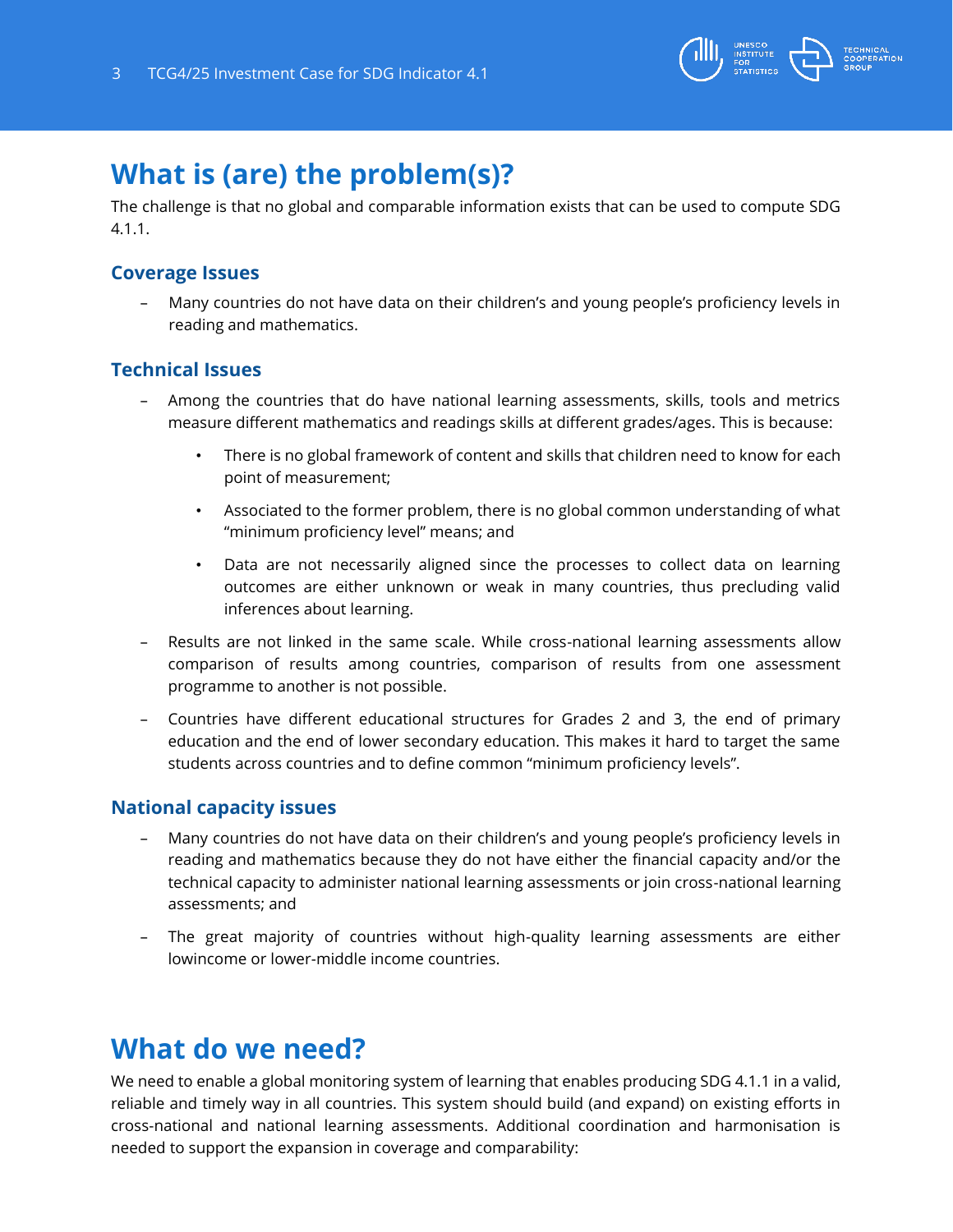

**Technical responses** through a set of tools to conceptually align assessments:

- Global Framework for Reference: to define the skills/competencies and contents associated to each point of measurement;
- Global standards of data alignment for methodological and operational procedures to ensure that the data-generating process is comparable; and
- A set of tools and standards to compare and define benchmarks:
	- Global scale linking cross-national (and national) learning assessments so that their results can be comparable and fit for purpose to inform SDG 4.1.1. This could be done by first linking cross-national learning assessments that measure similar mathematics or reading skills at similar grades or education levels; and
	- Agreement on "minimum proficiency levels" that are challenging but reachable, especially in the context of developing countries.

**Funding responses** though a set of strategies to expand coverage:

- Funding options to expand coverage of the next round of cross-national learning assessments so that more countries can have data on learning assessments that serve to produce SDG 4.1.1; and
- Cross-national assessment expansion to fill the gap for the regions that do not have any regional assessments with special focus given to primary education.

**Capacity development** though a set of strategies to improve data alignment

– Capacity development strategies (and funding) to support countries to build national learning assessments that meet technical standards.

### **What are the benefits?**

- Countries will have access to assessments in a comprehensive and sustainable way;
- Country engagement through political commitment and participation of training centers;
- Capacity-development efforts concentrated around those with the most experience in the field while granting progress towards global comparability;
- Regional organizations will receive support for their operations and both regional and international organizations expand their coverage; and
- A number of countries will have comparable learning data to report on SDG 4.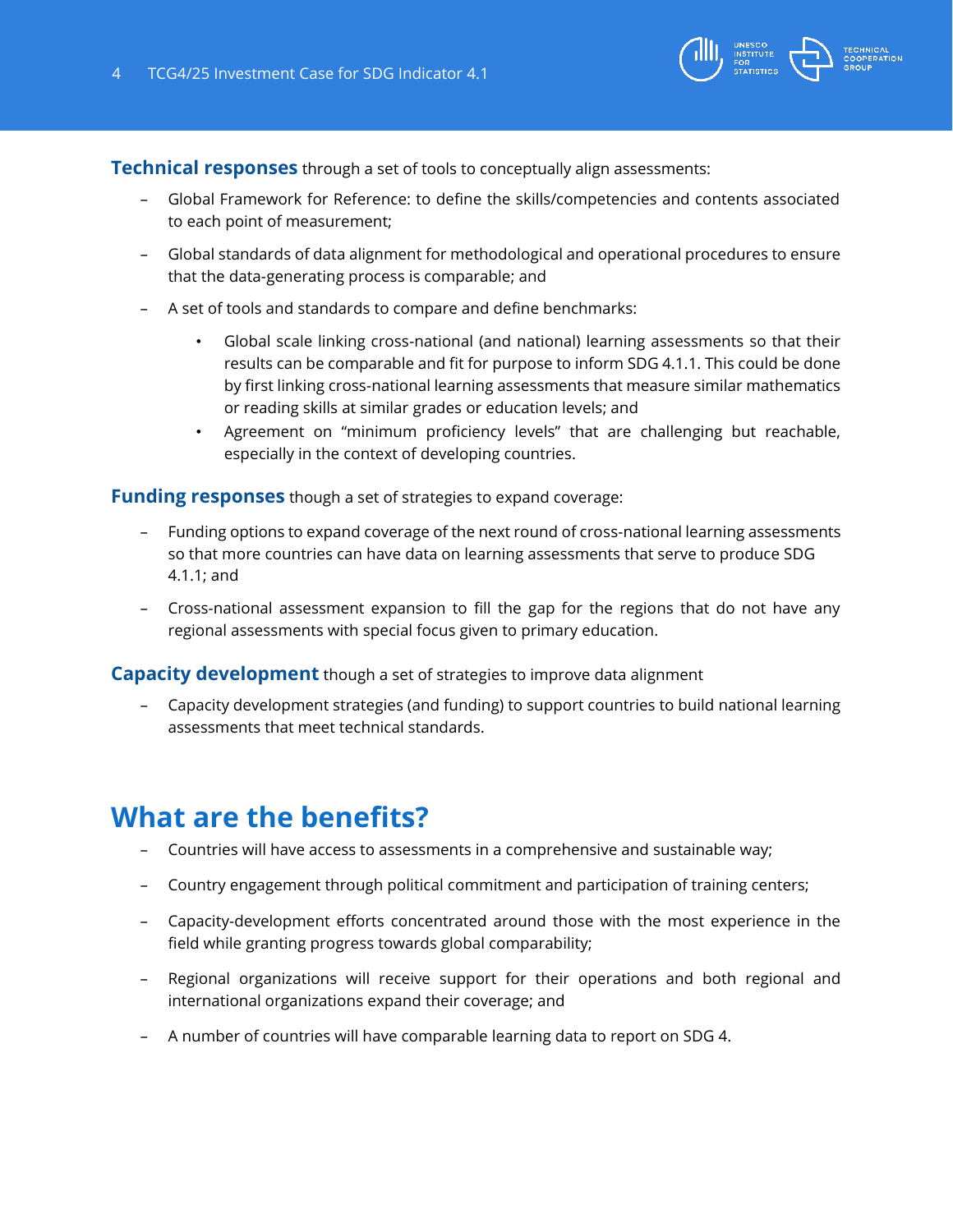

### **How much does it cost?**

Learning assessment survey costs each on average US\$ 500,000 including data collection and technical assistance, with variations based on regional differences in labour costs and the size and complexity of the survey. Approximately 100 countries do not participate in any cross-national assessment initiatives. If these countries were to participate in assessments for two measurement points (for example, end of primary and lower secondary), it would cost around US\$1 million every four years, or an annual average of \$US 250,000 per country.

When comparing the "costs" of the large scale assessment and we compare to the cost of running an education system for an 'average' country we realize **large-scale assessments is an investment**. According to the **UIS database,** the average cost for low- and middle-income countries to run their **pre-primary to secondary education system is about US\$5.8 billion per year**. If we assume (as studies have shown) that education systems have at least 10% inefficiency, the **average cost of inefficiencies in a country would be around US\$580 million per year.** 

**If 5% of this inefficiency, in a conservative scenario**, is address **by having and properly using Learning Assessment data**, then the **benefit is about US\$30 million** per year in an average country.

With the estimated annual cost **of US\$250,000 for two assessments every 4 years, the benefit/cost ratio would be 30/0.25=US\$120 million per year**. The value of this exercise at the global level would produce stunning numbers. If we talk about a 100 countries, which could benefit, the math is clear (100 \* 120 million U.S. dollars per year). And with the remark costs do not include some intangibles such as frustration of students or parents, effect on their lifetime income profile and health outcomes.

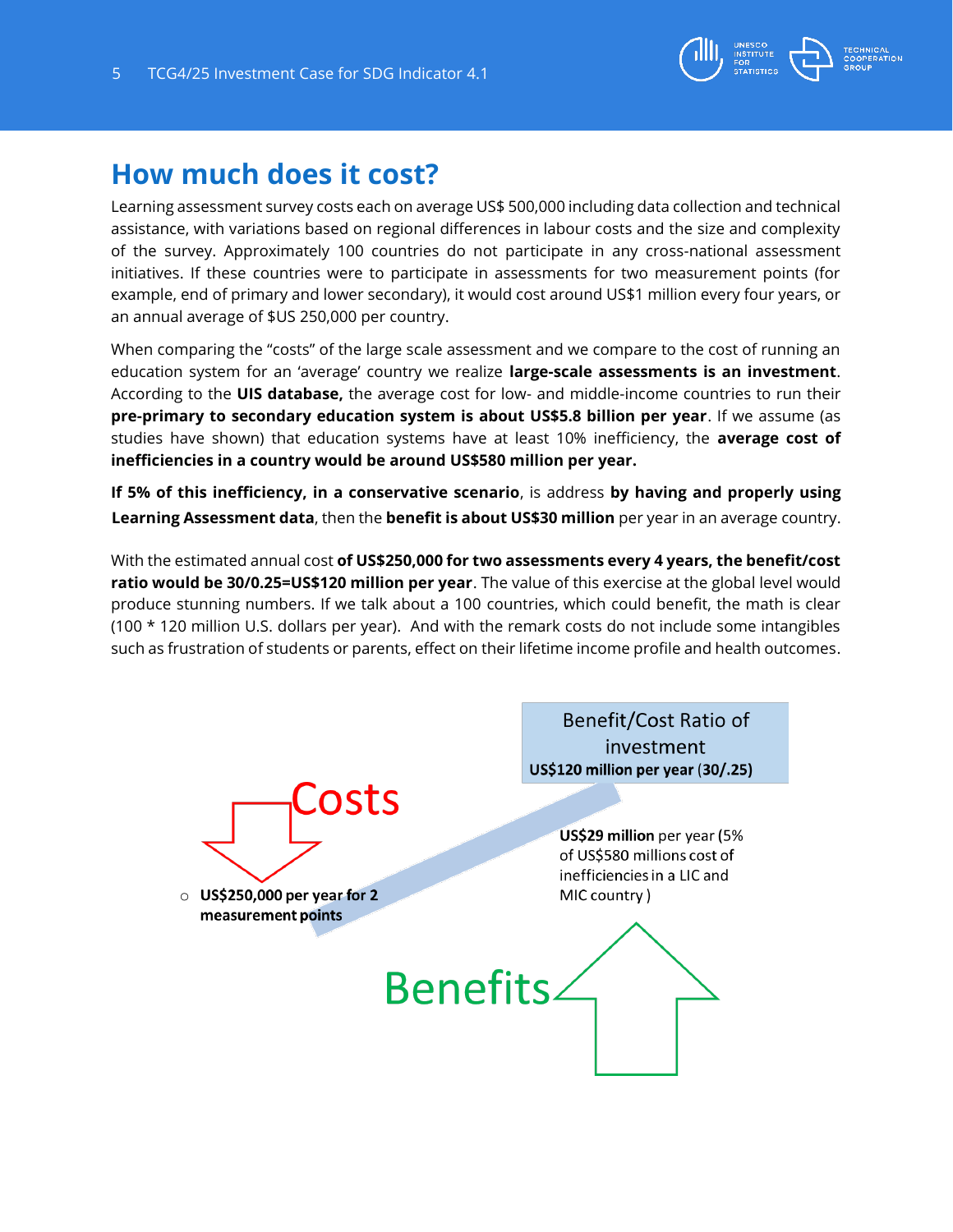

## **The regions (where) and the timeline (when)**

Most of the countries, which currently do not have data on learning outcomes, are low- and low middle-income countries.

A realistic strategy maps out countries for participation in assessments, setting intermediate targets for expansion. For example, 30 countries or so could participate in the next wave of international assessments; another 30 countries could participate in the following cycle, costing around US\$2 million each cycle for coordination.

#### Countries participating in cross-national learning assessments, by income level



Note: The depiction and use of boundaries and related data shown on this map are not warranted to be error free nor do they necessarily imply official endorsement or acceptance by UNESCO.

A feasible model would include 100% financial support to cover the US\$500,000 cost in the first cycle, 50% of the cost in the second cycle and 0% in the third cycle when the administration of the assessments would be absorbed at the country level. Countries currently financing their own assessments or receiving a foreign subsidy through bilateral or multilateral agencies would not receive the subsidy, which would reduce costs. As the table below shows, for 98 countries not currently participating in cross-national assessments, the total financial support needed would add up to \$US 136 million over a 10 year period, covering three rounds of assessments at two measurement points.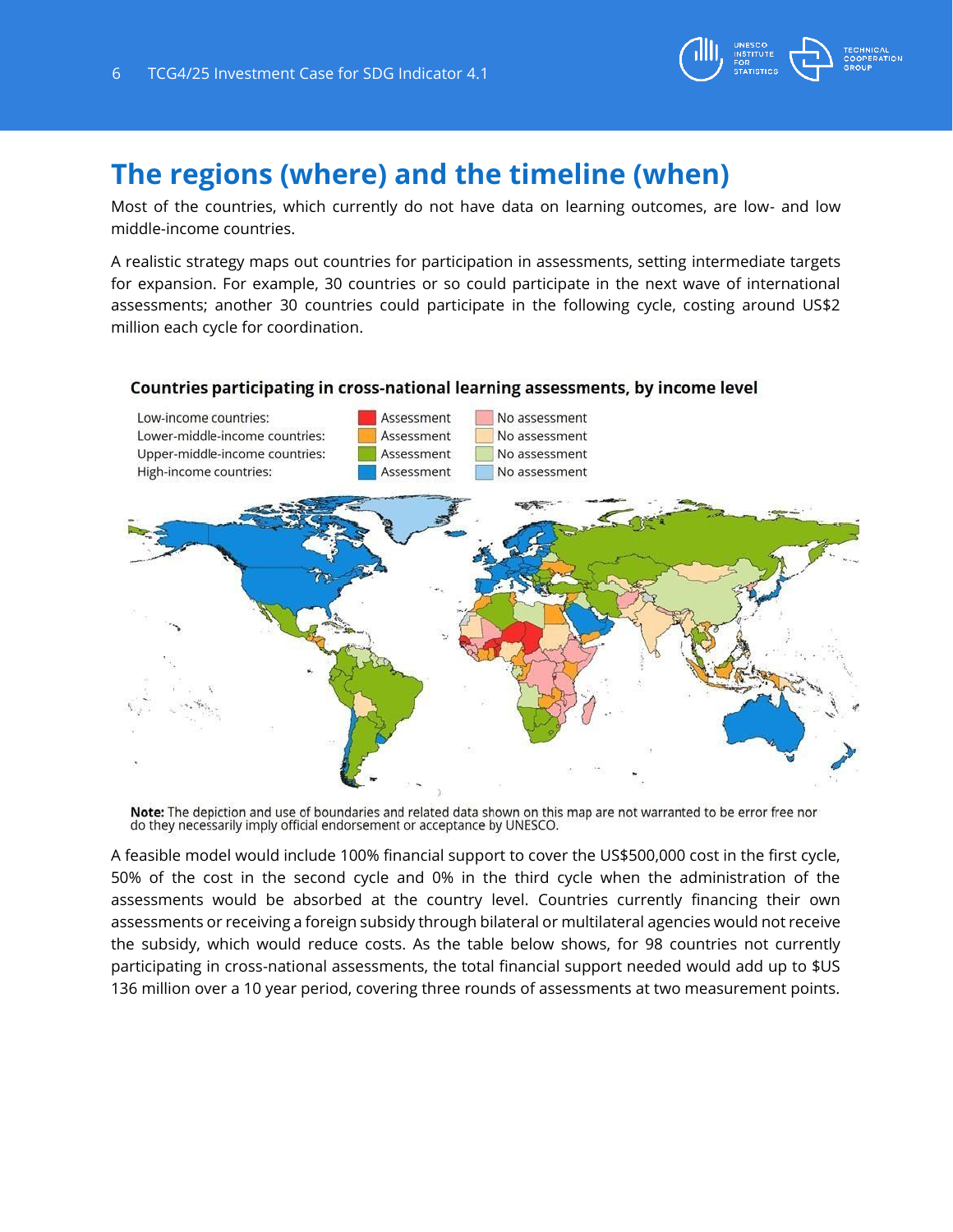

#### **Simulating the costs of expansion**

| Total number of countries participating |                | Financial support needed, \$US millions* |                |                |                |
|-----------------------------------------|----------------|------------------------------------------|----------------|----------------|----------------|
|                                         |                | 2018-2019                                | 2022-2023      | 2026 - 2027    | Total          |
| <b>Africa</b>                           | 31             | 31                                       | 16             |                | 47             |
| <b>LAC</b>                              | 16             |                                          |                | 16             | 16             |
| Asia                                    | 33             |                                          | 33             | 17             | 50             |
| <b>Europe</b>                           | 14             |                                          |                | 14             | 14             |
| Oceania                                 | $\overline{4}$ |                                          |                | $\overline{4}$ | $\overline{4}$ |
| Implementation, all countries           | 98             | 31                                       | 49             | 51             | 130            |
| <b>Coordination</b>                     |                | $\overline{2}$                           | $\overline{2}$ | $\overline{2}$ | 6              |
| <b>Total</b>                            |                | 33                                       | 51             | -53            | 136            |

\*Per country: 1st cycle: 100% of 2 assessments\*0.5 million, 2nd cycle: 50% of 2 assessments\*0.5 million